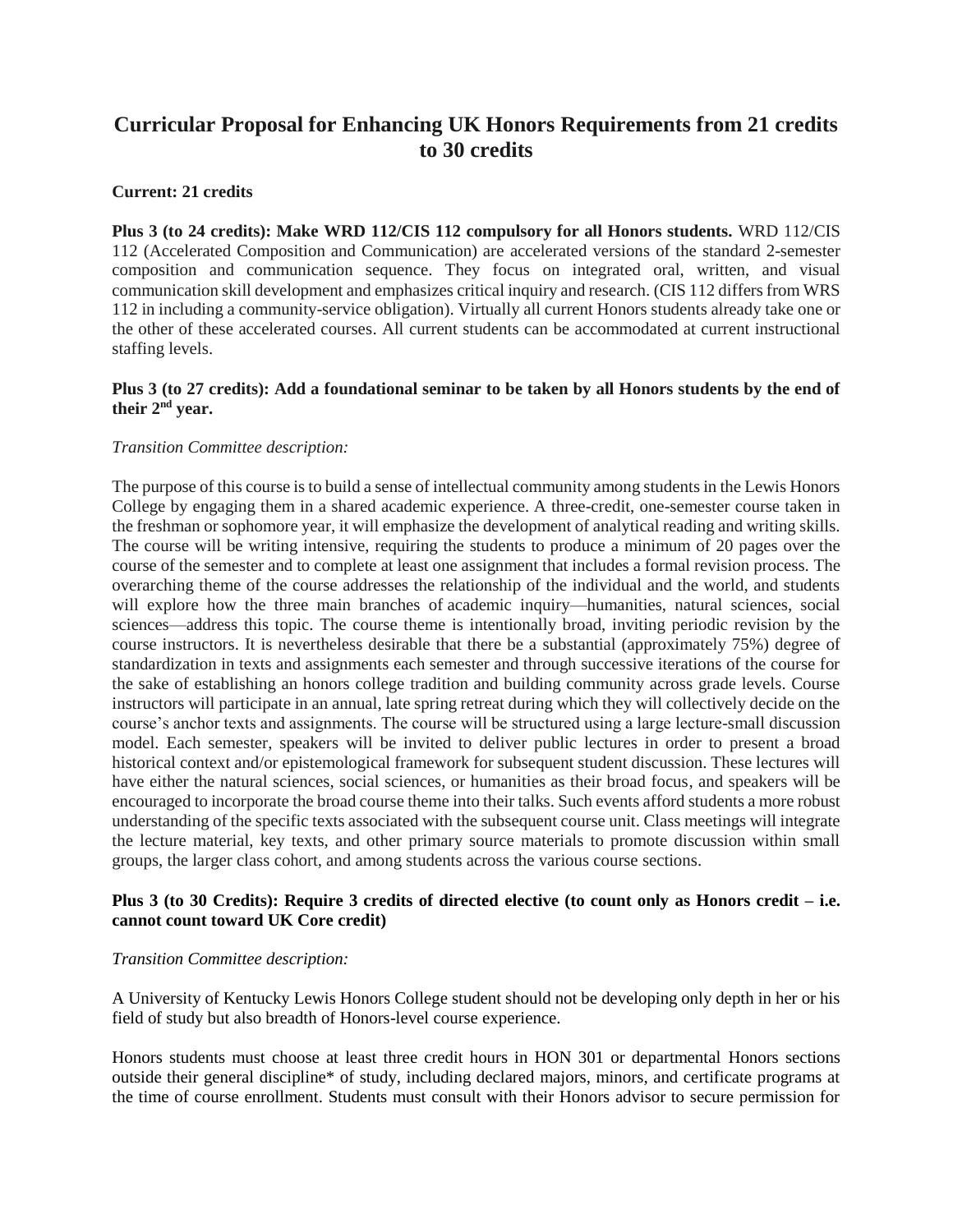their intended directed elective prior to enrollment; advisors will guide students to consider courses significantly outside their field of study or in truly elective potential areas of academic growth. Course conversions may not be used for this requirement, and departments may provide guidelines for advisors to help identify strong candidates for especially specialized courses.

Colleges and departments should see this as an opportunity to develop Honors sections, especially for blended enrollments of high-performing non-Honors majors and Honors students pursuing this directed elective, for whom course restrictions/prerequisites would be removed. Additionally, departments should consider developing new HON 301 courses to innovate new courses that may eventually be brought back to the home department of the offering faculty member.

\*Broadly classified as life sciences, physical sciences and engineering, fine arts, humanities, and social science and business.

## **Additional Requirement (not credit-bearing): Presentation of independent work**

## *Transition Committee description:*

The purpose of this proposed curricular element is to define and formalize a requirement to promote and ensure high-quality honors independent work and/or capstone experiences, and to consciously assimilate the role and importance of curricular and extra-curricular experiential education as a core element of the Lewis Honors College. To meet this requirement, Lewis Honors College students will be expected to develop a formal proposal and presentation and disseminate their independent work at an interdisciplinary venue. First and second year students will be meaningfully exposed to, and involved in the Honors independent and/or capstone projects as part of a required Honors course. The intent of this recommendation is to recognize the importance of the experiential and capstone elements of the Honors program and highlight the contributions diversity and quality of these activities for the Honors College. Engaging Honors students early in their program with the independent and/or capstone program components will both emphasize research, performance and social experiences for Honors students and highlight exemplary projects so as to raise the expectations bar for students in the early stages of the program.

To ensure high quality independent work and capstone experiential education within the framework of existing classes and provide opportunities for dissemination of scholarly work, the following curricular changes are proposed:

- 1. A requirement for Honors students to attend and participate in development and presentation of independent work and/or capstone proposals and seminars. This requirement can effectively be met through inclusion in a required Honors course, either the Honors Integrated Core course or an Honors requirement within WRD/CIS 112
- 2. Add some structure and requirements to the required honors independent and/or capstone courses (currently 6 credits) that would: a) have students develop and present a proposal for their independent and/or capstone honors course(s); and b) have students formally present their honors experiential work and/or capstone in an interdisciplinary venue, either one that is existing or one developed for this purpose (e.g. Showcase of Undergraduate Research, Global Health Conference, Center for Clinical and Translational Science Conference).
- 3. The Honors experiential courses would have a course coordinator (faculty or lecturer) responsible for approval, viewing and critiquing Honors independent and/or capstone proposals in a group setting with other students (upper class and freshman) and evaluating presentations of the work when it is complete.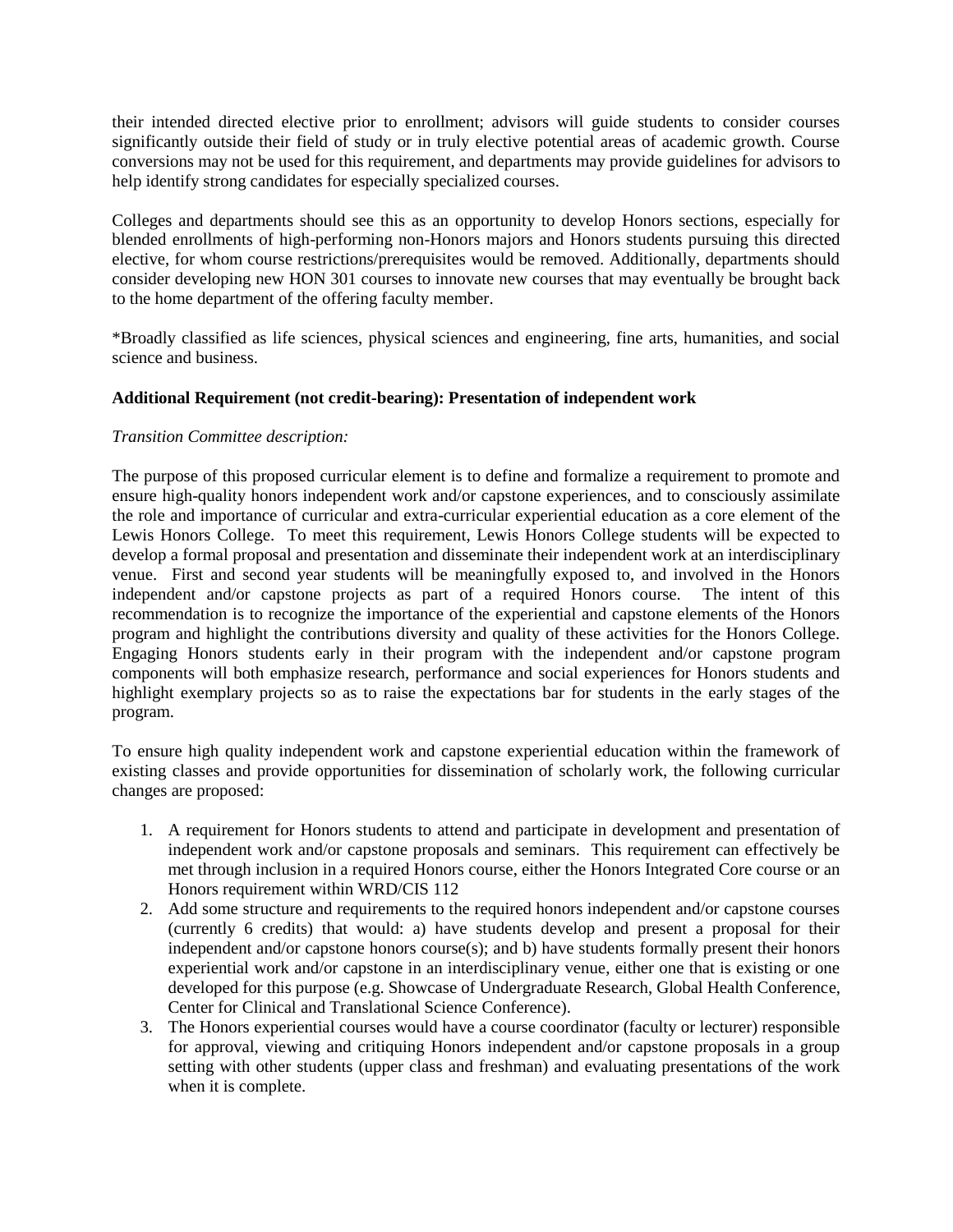4. A select cohort of presentations would be selected by Honors College Faculty for highlighting in an Honors Showcase and representative of projects that they embody the ideals and aspiration of the Honors program. These select few projects may be presented as part of a year-end celebration of the Lewis Honors College.